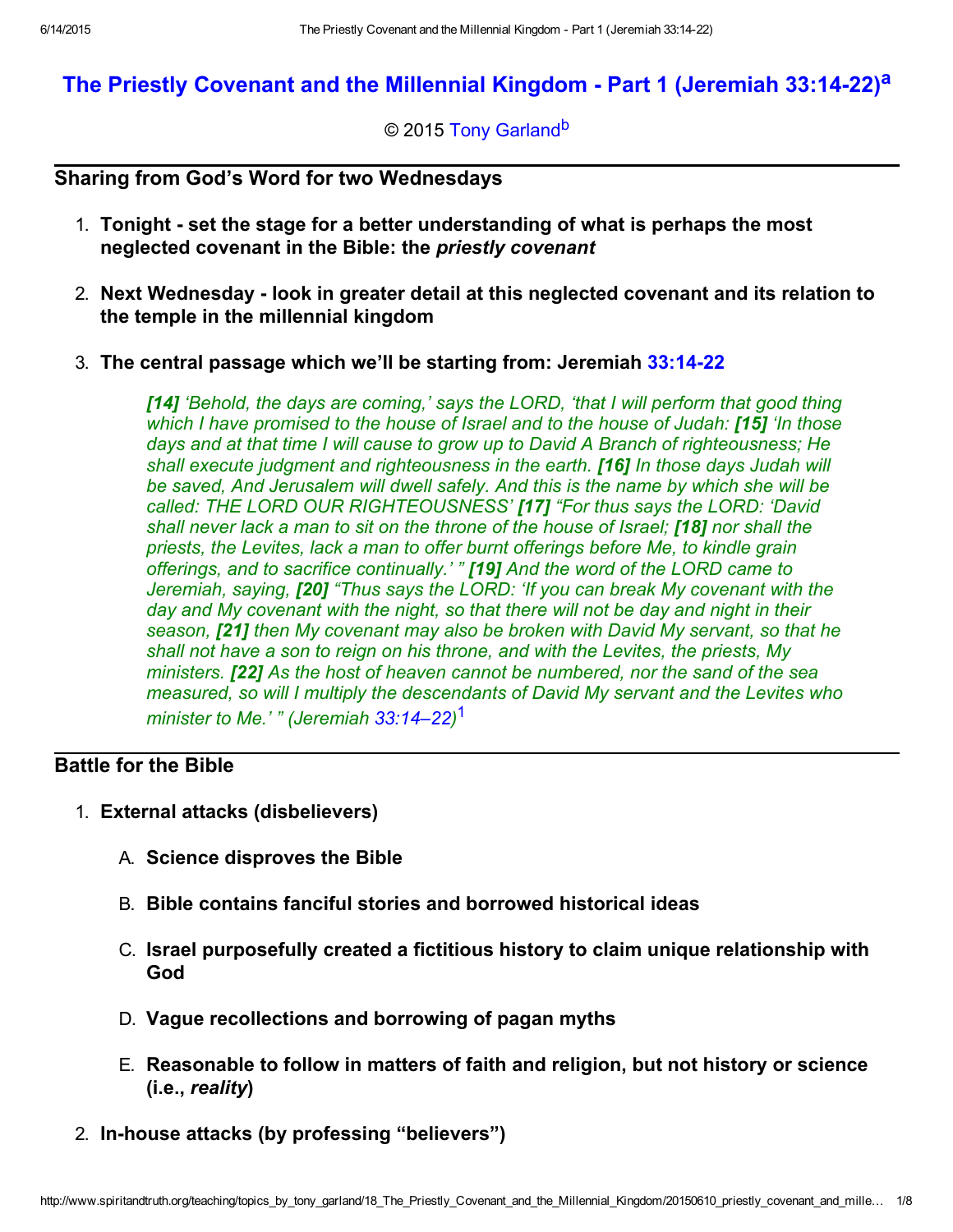- A. Authors aren't who the Scriptures or church history claims
- B. Gospels are not historically reliable—Jesus and Paul were mistaken about some things they said or wrote
- C. Genesis is not literal history
	- I. Genesis is merely a moral story: Adam and Eve are not literal
	- II. Evolution is compatible with Scripture
- D. Low view of Scripture
- 3. But what if we have a high view of Scripture? What then?
	- A. What if you aren't buying any of that? What approach does the enemy use instead?
	- B. Bend/distort what is said by promoting faulty interpretation
		- I. Battle for the meaning of the Bible
			- a. Yes, the Scriptures are entirely the inspired Word of God
			- b. Yes, the Scriptures are without error
			- c. But how do we understand them? What do they mean?
		- II. Treating the OT as inferior revelation
			- a. Spiritualizing and allegorizing using the NT to "reinterpret" the plain meaning of passages in the OT
			- b. OT not understandable unless read through the lens of the NT?
			- c. Premise: God's communication was unclear until, hundreds of years later, He gave more—the NT
			- d. How could Jesus hold the people accountable to knowing the Scriptures when the NT was not even around yet?
				- i. Jesus: "The [OT] Scriptures testify of Me.."
				- ii. Pharisees: "Where are you in the Scriptures?"
				- iii. Jesus: "In types and shadows"
				- iv. Pharisees: "How can anyone rightly interpret these types and shadows?"
				- v. Jesus: "By the New Testament"
				- vi. Pharisees: "By the what?"
				- vii. Jesus: "It won't be written for about 50 years, and won't be widely available for longer than that, but you need the NT to rightly interpret the [OT]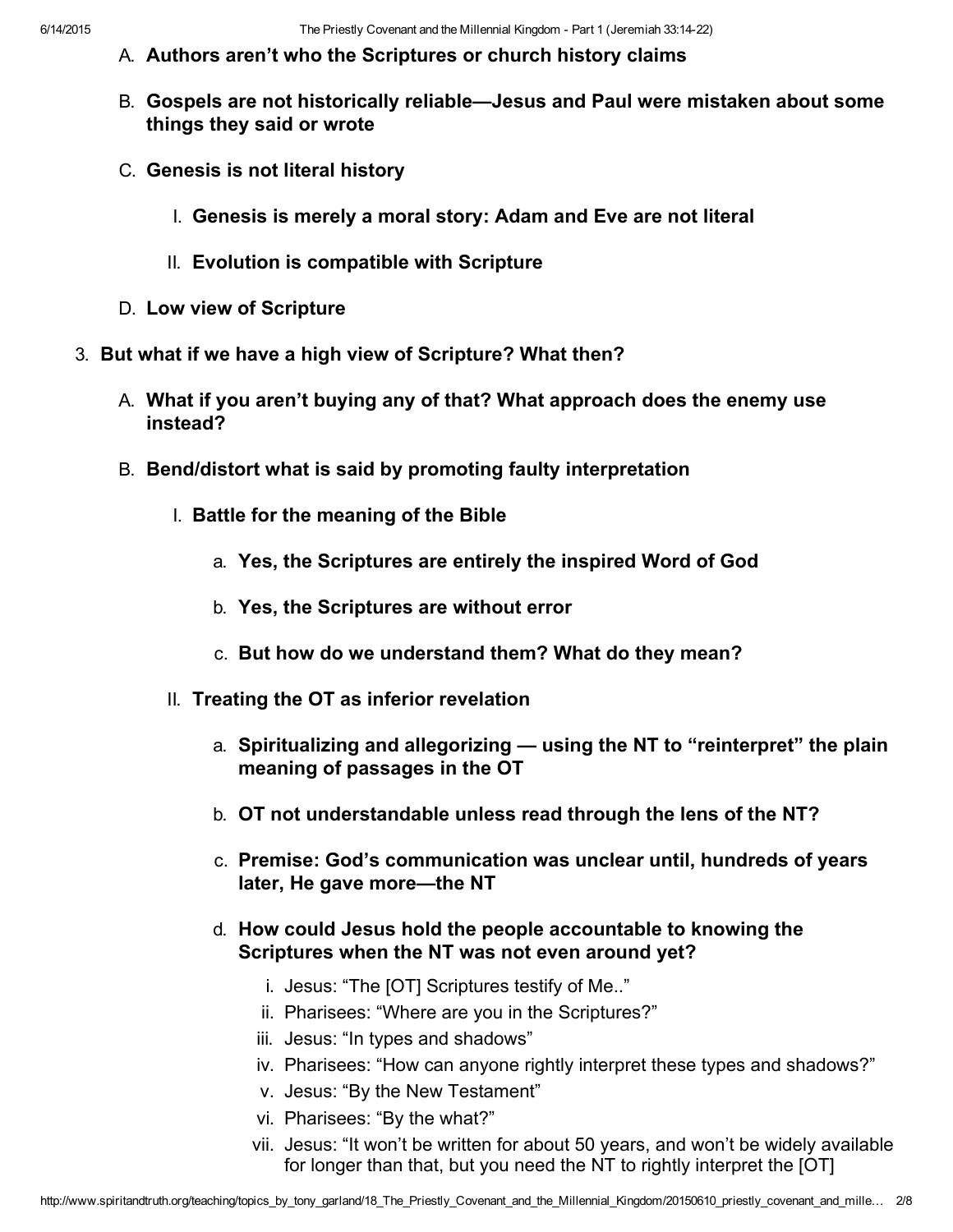6/14/2015 The Priestly Covenant and the Millennial Kingdom Part 1 (Jeremiah 33:1422) Scriptures."

- viii. Pharisees: ?!?!?!?? . . . "So until we can read a copy of this NT I guess we can suspend judgment on your claim that the Scriptures testify of you?"
- III. The OT can add/enhance/broaden what God said in the OT, but it cannot fundamentally change the meaning
	- a. Else God was misleading in His original communication
	- b. The God of Scripture is not a prevaricating God!
- IV. Another often encountered, but flawed assumption
	- a. If something God stated in the OT isn't repeated in the NT, then it no longer holds
	- b. Does God have to say things twice?
	- c. Example: the promised land having literal, physical borders and relating to Israel
	- d. Inconsistent: require NT to restate land promise, but not covenant with Noah
- 4. The "Battle for the Bible" becomes the "Battle for the Meaning of the Bible"
	- A. Revelation [1:3](http://www.spiritandtruth.org/bibles/nasb/b66c001.htm#Rev._C1V3) Blessed is he who reads and those who hear the words of this prophecy, and keep those things which are written in it; for the time is near.
	- B. How are we to "keep" the things that are written if they are not understandable?

One example of the battle over meaning: the coming kingdom of Jesus on Earth

- 1. What is the kingdom, exactly?
- 2. How will we know when it has arrived?
- 3. How does it come—is the Church ushering in the kingdom of God gradually by the conversion of the nations and through programs of social justice?
- 4. What does the kingdom of God look like ultimately?
- 5. Widespread denial that the kingdom includes geopolitical aspects (both geo, and political)
	- A. Geo the literal earth (restored), Jerusalem
		- I. God intends to redeem both spiritual and physical realms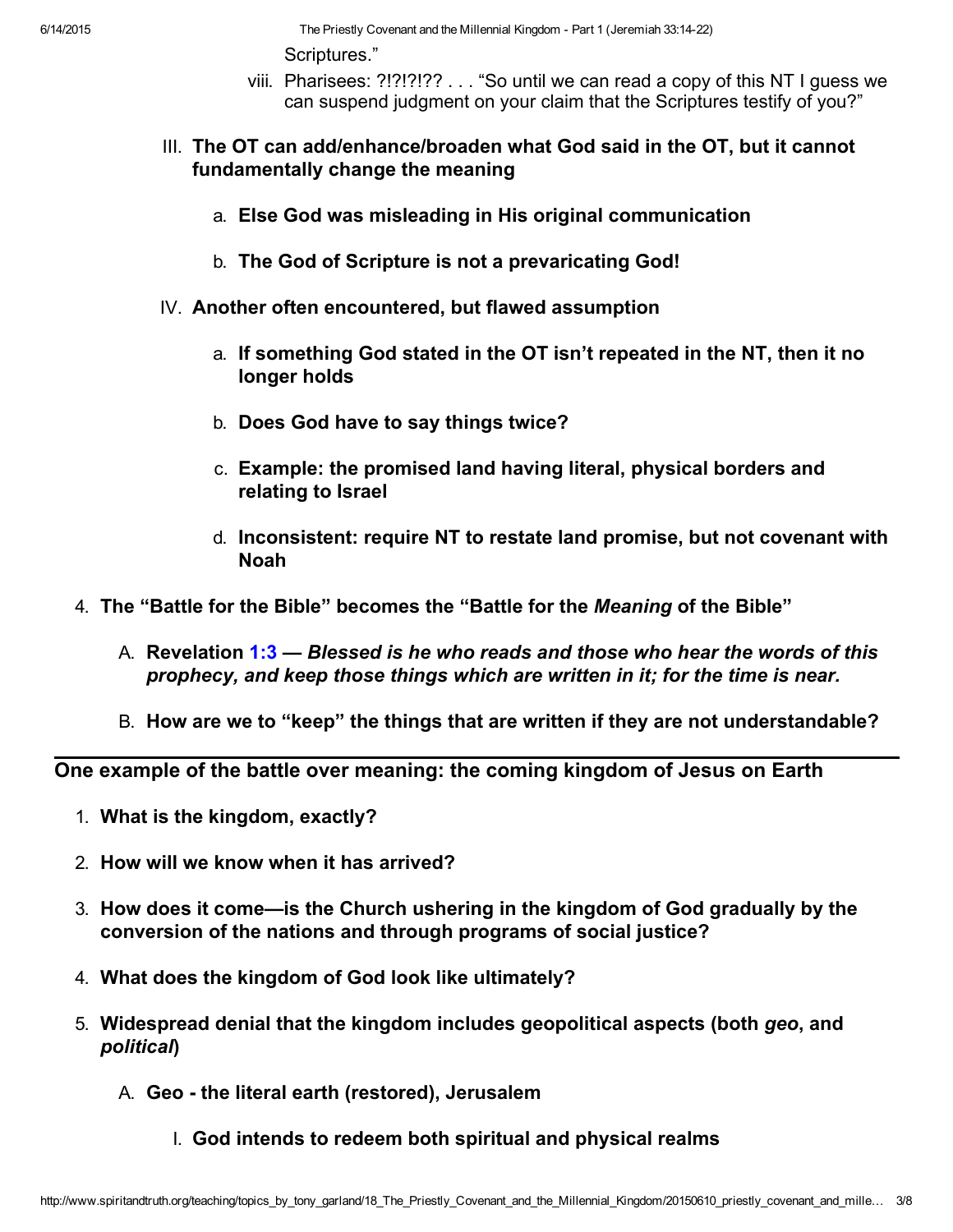- B. Political
	- I. More than a Spiritual kingdom in the hearts of those who love Jesus and obey Him
	- II. A real kingdom where even those who harbor rebellion in their hearts toward Jesus will really know who is boss (ala Psalm [2;](http://www.spiritandtruth.org/bibles/nasb/b19c002.htm#Ps._C2V1) Zec. [14](http://www.spiritandtruth.org/bibles/nasb/b38c014.htm#Zec._C14V1))
		- a. Ps. 2:8-9 Ask of Me, and I will give You The nations for Your inheritance, And the ends of the earth for Your possession. You shall break them with a rod of iron; You shall dash them to pieces like a potter's vessel.
		- b. Zec. [14:16](http://www.spiritandtruth.org/bibles/nasb/b38c014.htm#Zec._C14V16) And it shall come to pass that everyone who is left of all the nations which came against Jerusalem shall go up from year to year to worship the King, the LORD of hosts, and to keep the Feast of Tabernacles.

You may say, "Tony, isn't this abstract? Why is the Christian's understanding of the millennial kingdom important?"

- 1. Mistaken notions concerning the nature of God's kingdom, when it arrives, and how it arrives
- 2. Perverts the purpose of the Church distracts the Church from its true calling
	- A. Away from personal salvation and preaching the scandal of the cross and reconciliation found in Jesus
	- B. Toward: social justice, equity, and even environmentalism as the means by which God intends to "redeem society" here-and-now
	- C. Denial of the Biblical teaching concerning apostasy and the ultimate rejection of God which culminates this age — a rejection of what Daniel, other prophets, and the Book of Revelation predict is coming
- 3. The Lord's Prayer "... Your kingdom come ..."
	- A. A future kingdom
	- B. How will we know: "... Your will be done ..."
	- C. This only occurs following the return of Jesus upon a Godrejecting world in judgment
		- I. What is the millennial kingdom?
			- a. Passages which sound like heaven, but which contain aspects which don't fit with heaven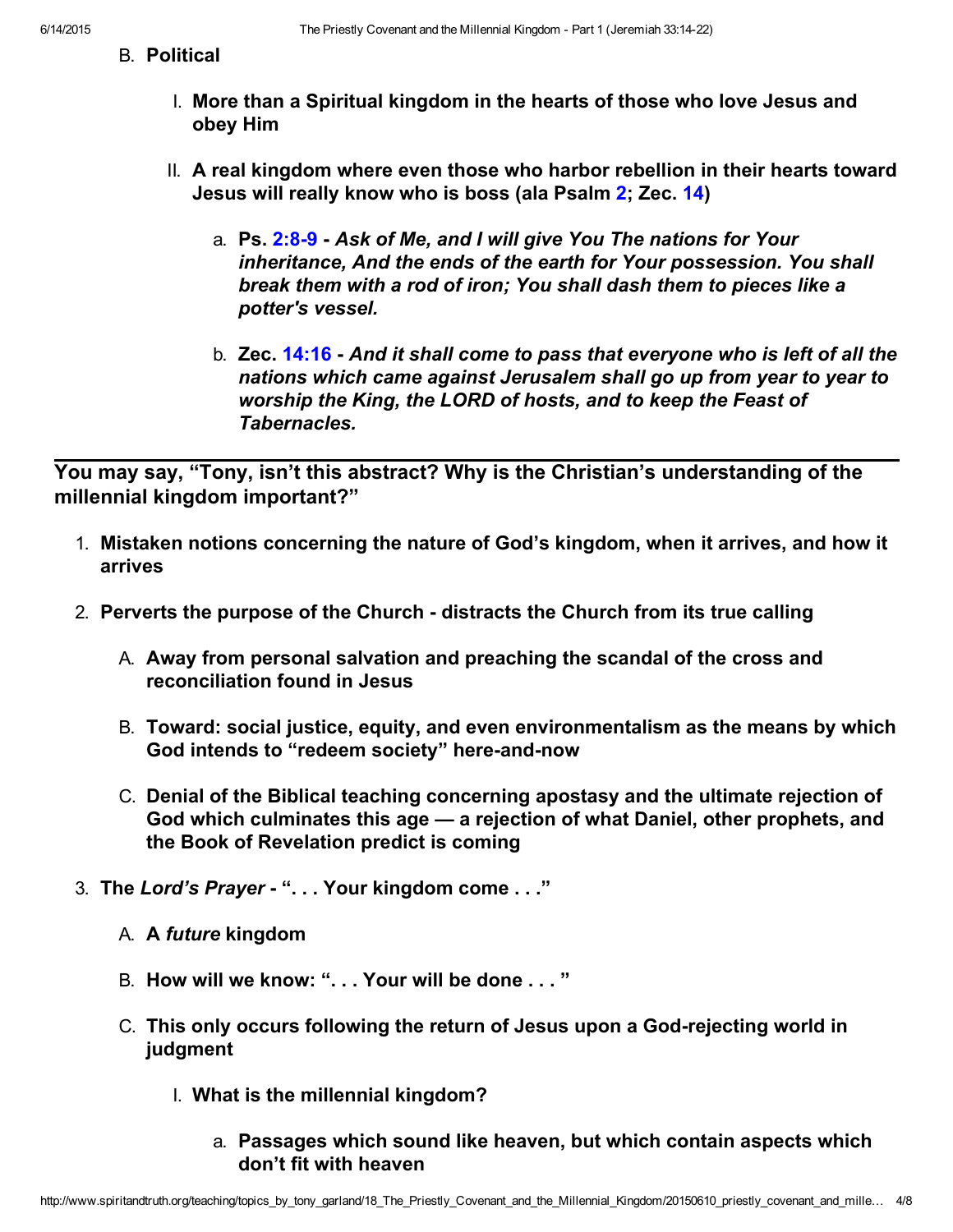- b. Not now (long life, peace in the animal realm and among nations, Jesus physically ruling on a literal throne on earth)
- c. Not heaven (sin, death, rebellion)
- d. Many passages in OT, some in NT, including Revelation [20](http://www.spiritandtruth.org/bibles/nasb/b66c020.htm#Rev._C20V1) which gives us the duration: 1,000 years or a millennium
- II. The millennial kingdom plays an important role in God's plan for history
- III. A key one (among many): fulfillment of many outstanding promises made by God, both in OT and NT
- IV. What I hope to show: the very strong promises we read in Jeremiah [33](http://www.spiritandtruth.org/bibles/nasb/b24c033.htm#Jer._C33V1) require both a millennial kingdom and a literal temple
- V. Thus, the priestly covenant provides strong evidence for a literal interpretation of the end of Ezekiel (Eze. 40-48).
- D. A particularly sore point: the millennial temple and its sacrifices
	- I. If, as the author of Hebrews maintains, Jesus offered Himself "once for all" (Heb.  $7:27$ ), then how could there possibly be future animal sacrifices as Ezekiel and other passages seem to describe?
	- II. A boxing match: Ezekiel vs. Hebrews, pitting one against the other
		- a. How often does the average Christian read Hebrews (in the NT)? Ezekiel (in the OT)?
		- b. Are Christians reading Ezekiel with any understanding of the setting and details? Or only as a devotional diet?
		- c. During our devotions, if we stumble on the verse: The chamber which faces north is for the priests who have charge of the altar; these are the sons of Zadok, from the sons of Levi, who come near the LORD to minister to Him. (Eze. [40:46](http://www.spiritandtruth.org/bibles/nasb/b26c040.htm#Eze._C40V46)), what do we do with it?
		- d. Who are these "Zadokian priests"?! Is this a Star Trek episode?
		- e. Why are they mentioned? Did they ever officiate in the way described here in a temple like that described here?
	- III. The interpretive cop-out: it must be one or the other: it can't be both
		- a. As if the Holy Spirit were not the ultimate author of both
		- b. Not either/or, but both/and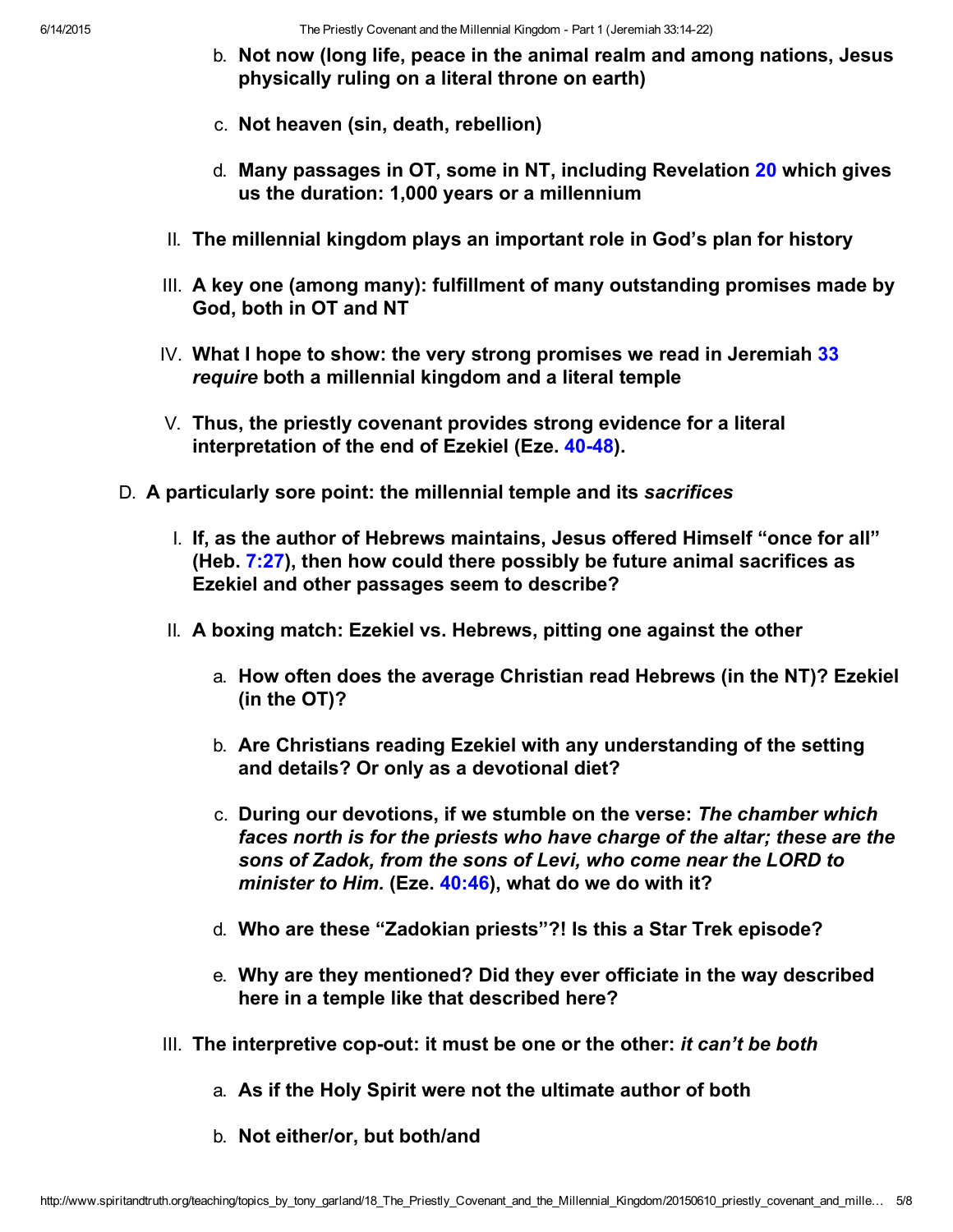6/14/2015 The Priestly Covenant and the Millennial Kingdom Part 1 (Jeremiah 33:1422)

- c. A point of attack which attempts to undermine the plain meaning of Scripture - surely both Hebrews and Ezekiel can't both be taken plainly?!
- E. KEY POINT: biblical promises made by God require a future temple during the millennium—including the most difficult of all topics related to the millennium: animal sacrifices
	- I. Not enough time to go into detail concerning animal sacrifices, their purpose, how they differ from the work of Christ

# Priestly Covenant

- 1. Covenant
	- A. How does a covenant differ from a promise?
		- I. Differ from promises: Rom.  $9:3-4$  For I could wish that I myself were accursed from Christ for my brethren, my countrymen according to the flesh, who are Israelites, to whom pertain the adoption, the glory, the covenants, the giving of the law, the service of God, and the promises
		- II. Contain promises: Eph.  $2:12$  at that time you were without Christ, being aliens from the commonwealth of Israel and strangers from the covenants of promise, having no hope and without God in the world.
	- B. Why does God use covenants? Aren't His promises always guaranteed? Isn't everything He says absolutely trustworthy?
	- C. When God highlights/underscores a message by declaring it a formal covenant, how careful do you think He is about establishing an unambiguous meaning?
	- D. Can God change the meaning of words He has already spoken?
	- E. Can God hold men accountable to understand messages He gave which are ambiguous, subject to reinterpretation hundreds of years later, or not understandable until after they die?
	- F. Why am I hammering on these aspects of Covenant?
	- G. Because if you don't absolutely believe that God means what He plainly says, you'll skip a track when you hit a difficult passage: you won't be willing to follow where it must lead!
- 2. Promise of Davidic King and Levitical Priest
	- A. Jeremiah [33:1422](http://www.spiritandtruth.org/bibles/nasb/b24c033.htm#Jer._C33V14)

[14] 'Behold, the days are coming,' says the LORD, 'that I will perform that good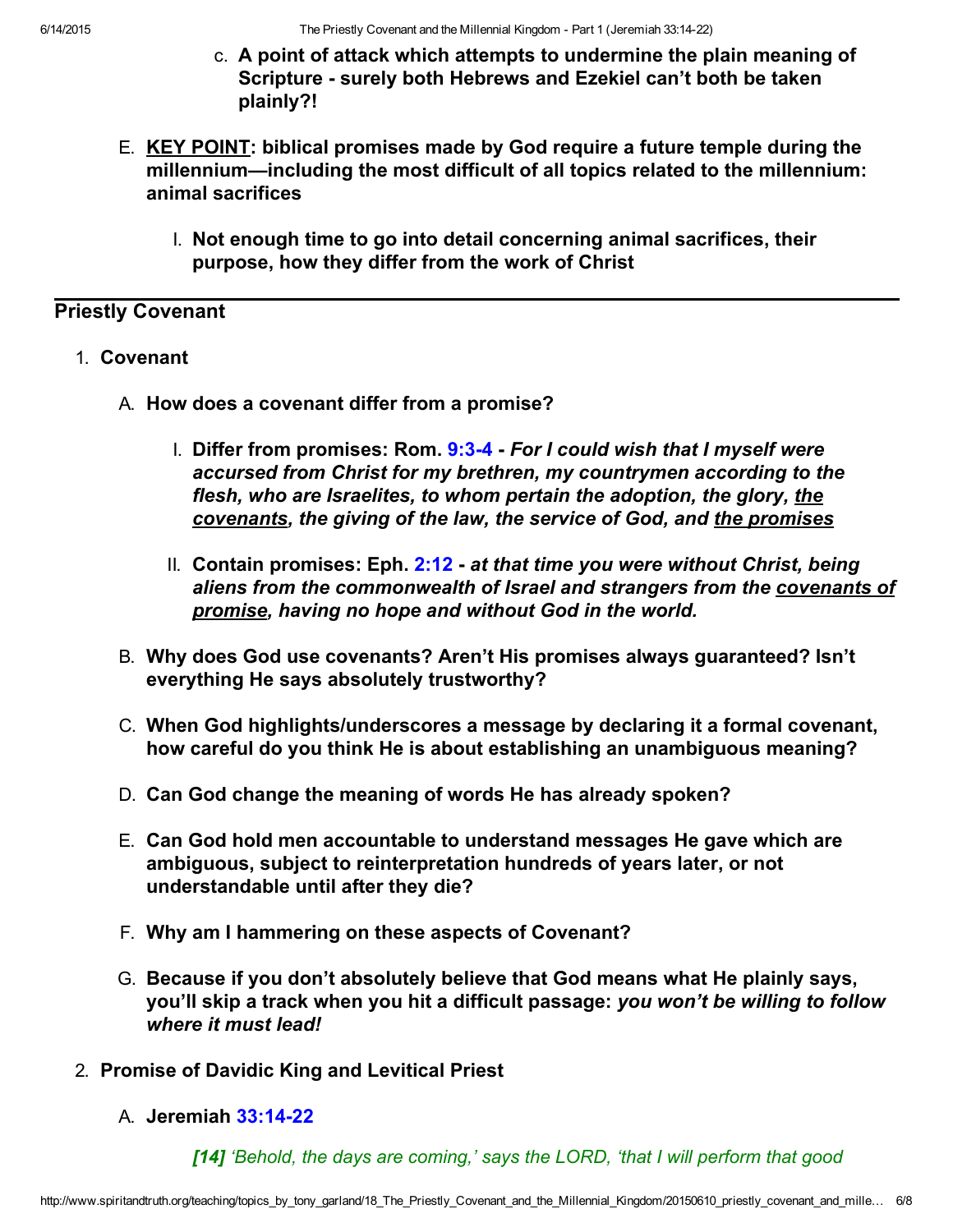6/14/2015 The Priestly Covenant and the Millennial Kingdom Part 1 (Jeremiah 33:1422)

thing which I have promised to the house of Israel and to the house of Judah: [15] 'In those days and at that time I will cause to grow up to David A Branch of righteousness; He shall execute judgment and righteousness in the earth. [16] In those days Judah will be saved, And Jerusalem will dwell safely. And this is the name by which she will be called: THE LORD OUR RIGHTEOUSNESS' [17] "For thus says the LORD: 'David shall never lack a man to sit on the throne of the house of Israel; [18] nor shall the priests, the Levites, lack a man to offer burnt offerings before Me, to kindle grain offerings, and to sacrifice continually.' " [19] And the word of the LORD came to Jeremiah, saying, [20] "Thus says the LORD: 'If you can break My covenant with the day and My covenant with the night, so that there will not be day and night in their season, [21] then My covenant may also be broken with David My servant, so that he shall not have a son to reign on his throne, and with the Levites, the priests, My ministers. [22] As the host of heaven cannot be numbered, nor the sand of the sea measured, so will I multiply the descendants of David My servant and the Levites who minister to Me.' " (Jeremiah [33:14–22\)](http://www.spiritandtruth.org/bibles/nasb/b24c033.htm#Jer._C33V14)<sup>2</sup>

- B. Who fulfills the king part?
- C. Who fulfills the priest part? Jesus? Why or why not?
	- I. Nelson Study Bible: "The Levitical priesthood would likewise be heirs to a divine succession in overseeing the sacrificial system in the Jerusalem temple. Jesus, as Priest and King, fulfills both offices in the New Covenant."
	- II. If Jesus had to be a *physical descendant* in the line of Judah to qualify as Messiah, how can it be said he doesn't have to be a physical descendant in the line of Levi to fulfill the similar promise to Levi?
	- III. Concerning the role of Jesus as an eternal priest in the order of Melchizedek, the writer of Hebrews tells us
		- a. For He of whom these things are spoken belongs to another tribe, from which no man has officiated at the altar. For it is evident that our Lord arose from Judah, of which tribe Moses spoke nothing concerning priesthood. (Heb. 7:13-14)
	- IV. How can we know which road to take?
		- a. This is a COVENANT God is underlining: read My lips!!!
		- b. Solemn covenants are not the place for allegorical and spiritual understandings!
		- c. We can't have it both ways
			- i. Use Jesus' descent from Judah (genealogies in Matthew, Luke) to prove His legal right to the Davidic throne as Messiah
			- ii. Then Claim He also fulfills the equal requirement in the same passage to be a descendant of Levi!
			- iii. If Jesus can fulfill the Levitical requirement of this passage without being a